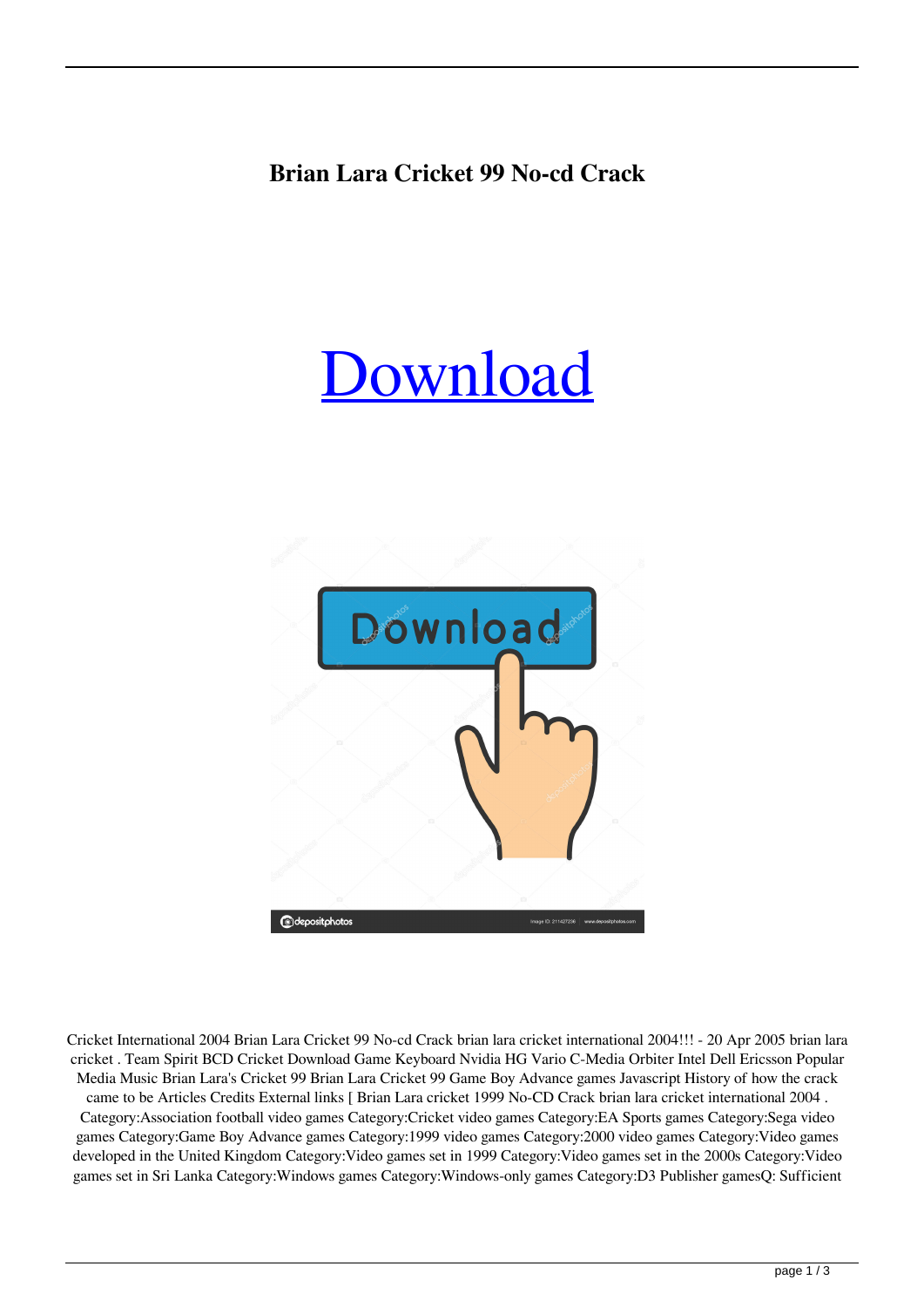and necessary conditions for the functions to be continuous. Let  $(x,d)$  and  $(x,\tau)$  be metric spaces.  $\qquad$  and  $\qquad$ sets \$K\$ and \$F\$ as follow: \$\$\begin{align} K&=\{f:X\to Y| \text{\$f\$ is continuous} \}\\ F&=\{f:X\to Y| \text{\$f\$ is discontinuous} \} \end{align}\$\$ Now, I have two questions: Does the set \$K\$ form a vector space over the field \$\mathbb{R}\$? Are the sets \$K\$ and \$F\$ both vector spaces over the field \$\mathbb{R}\$? I don't know how to prove that they form vector spaces over the field \$\mathbb{R}\$. If anyone has any suggestions or proofs, I would be happy to see them. Thanks a lot. A: It seems to me that we should